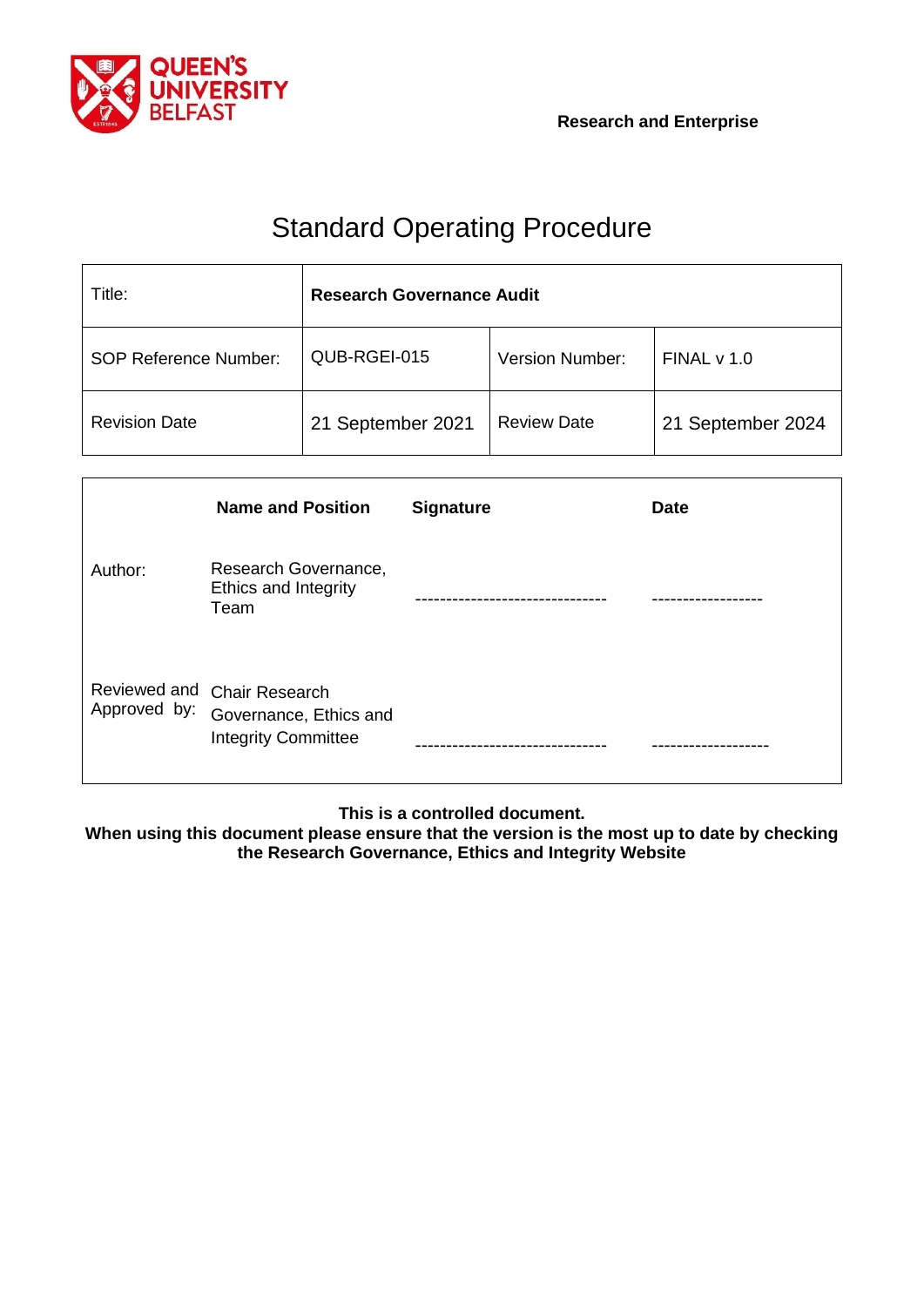# **Do Not Copy**

## Revision Log

| Previous<br>Version<br>number | Date of<br>Review/Modification | Reason for<br>Review/Modification | <b>New Version Number</b> |
|-------------------------------|--------------------------------|-----------------------------------|---------------------------|
|                               |                                |                                   |                           |
|                               |                                |                                   |                           |
|                               |                                |                                   |                           |
|                               |                                |                                   |                           |
|                               |                                |                                   |                           |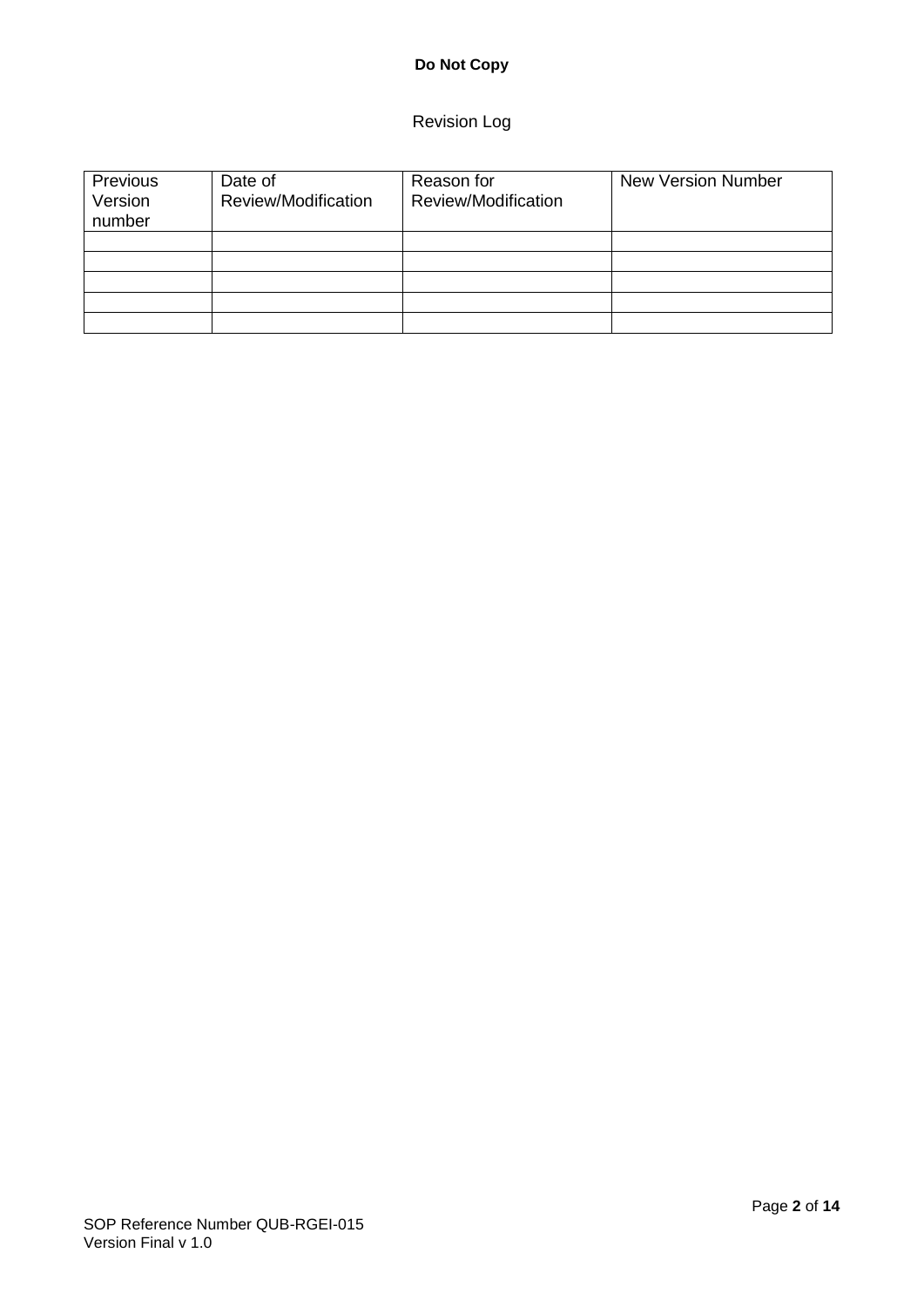#### **1. Purpose**

This Standard Operating Procedure (SOP) describes the procedures for the audit of research projects to ensure compliance with research governance arrangements and Good Clinical Practice (GCP). It will outline what should be audited, how the audit(s) will be conducted, their frequency, the form, and content of the audit report.

This SOP is relevant for any research being undertaken under the auspices of the University.

#### **2. Responsibilities**

#### **2.1 Research Governance Team**

The Research Governance Team will conduct an internal audit of research studies sponsored by the University. The Research Governance Team will implement an audit schedule to ensure that studies are conducted and managed safely and effectively and in compliance with relevant SOPs, study protocols and regulations. Further details on how this will be conducted is found in the Working Instructions (WI).

#### **2.2 Chief Investigator**

It is the responsibility of the Chief Investigator (CI) to fully co-operate with the audit procedure, make available any documentation requested and implement any corrective actions within the designated time period.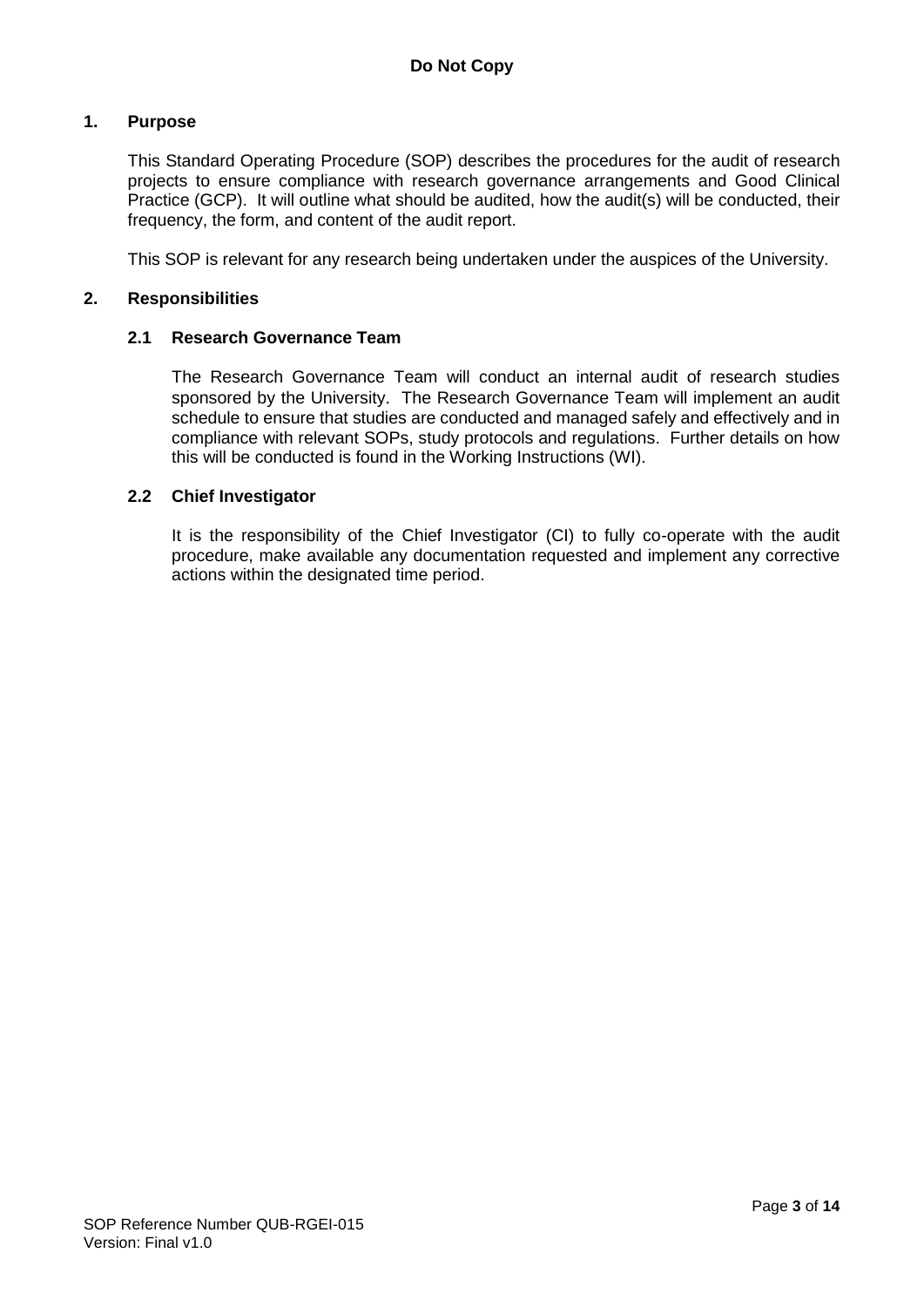#### **3. Procedure**



#### **4. References:**

UK Policy Framework for Health and Social Care, 2018 (last accessed 30 March 2021). [https://www.hra.nhs.uk/planning-and-improving-research/policies-standards-legislation/uk](https://www.hra.nhs.uk/planning-and-improving-research/policies-standards-legislation/uk-policy-framework-health-social-care-research/)[policy-framework-health-social-care-research/](https://www.hra.nhs.uk/planning-and-improving-research/policies-standards-legislation/uk-policy-framework-health-social-care-research/) International Conference on Harmonisation (ICH) of Good Clinical Practice (GCP) (last accessed 30 March 2021). <https://www.ich.org/page/ich-guidelines>

#### **5. Appendices**

Work Instructions 1 – Identification of Studies for Audit Work Instructions 2 – Conduct of Audit Work Instructions 3 – Compilation of Audit Report Work Instructions 4 – Audit Close-Out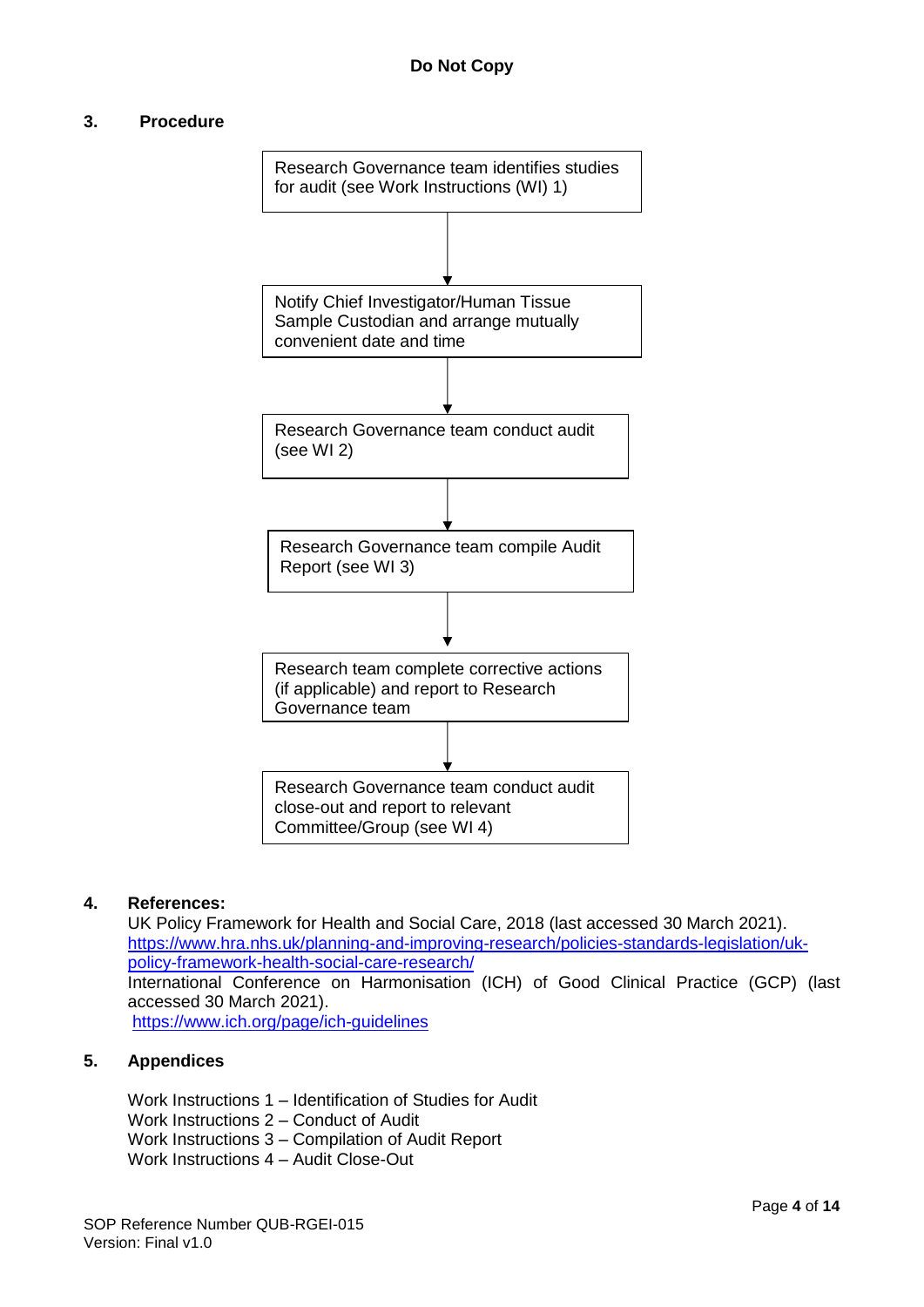Appendix 1 Template Audit Tool/Report Category B and C Studies and Human Tissue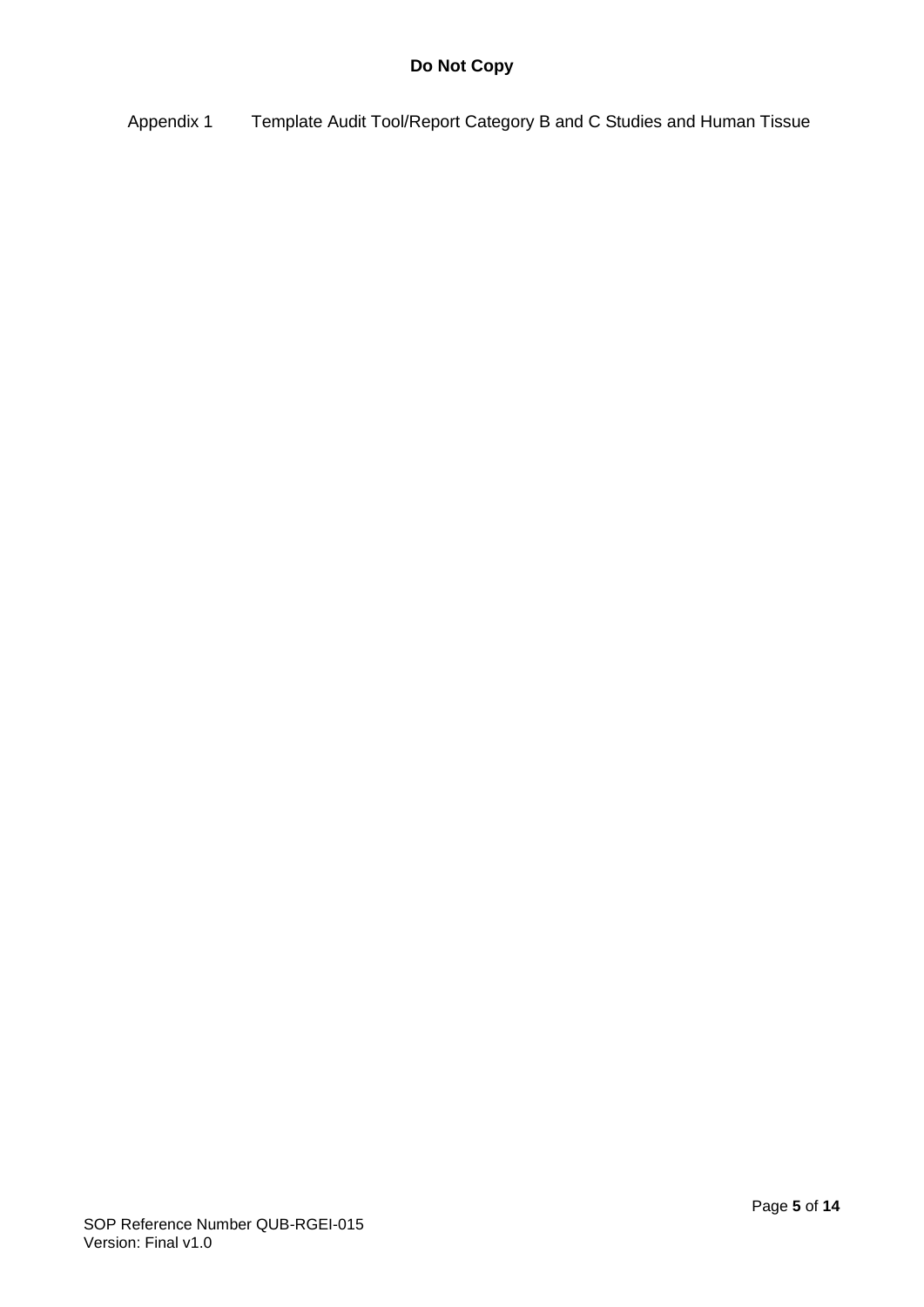#### **Work Instructions 1 – Identification of Studies for Audit**

On an annual basis, the Research Governance Team will prepare a list of studies to be audited. A risk based approach will be employed in selecting studies for audit. Priority will be given to studies deemed to be of high risk; due to the nature of the study population, the study intervention, the complexity of the study, the level of funding received for the study, the experience of the research team; or those which involve the use of human tissue. Funder Terms and Conditions may also mandate a specific audit schedule, and this will be taken into consideration. Lower risk studies may be assessed using a desk-based audit process. In the case of co-sponsored studies, the audit process will be governed by the Memorandum of Understanding (MoU) for Research Governance (2011).

One month prior to the audit being undertaken the Research Governance Team will inform the CI/Sample Custodian of their intention to audit their study. A mutually convenient date will be arranged and the CI/Sample Custodian will be advised of the documentation required and the people/groups to be audited. The Centre Director, Head of School, Centre Manager and School Manager as appropriate will also be informed of the intention to audit.

The CI will be provided with a copy of the audit tool for their information (see Appendix 1).

The CI/Sample Custodian must be available to answer any queries that may arise during the audit. In addition, other investigators must also be available to clarify any points.

A room in which to conduct the audit must be provided by the CI/Sample Custodian. The research study file, all source documents, Case Report Forms, laboratory notebooks, training records and other study documentation must be available. If the audit is to be desk-based, then the CI/Sample Custodian will be advised what documentation should be provided for review. Care should be taken to preserve participant confidentiality when providing this information.

#### **Work Instructions 2 – Conduct of Audit**

The audit team will use the most appropriate methodology to assess compliance with research governance arrangements. This may include a combination of the following:

- Reviewing documentation;
- Assessing and comparing documentation;
- Checking that the research study file contains the up-to-date and relevant documents;
- Ensuring that research participants have given their informed consent;
- Interviewing any member of the research team;
- Determining compliance with the University's SOPs for research governance;
- Inspection of laboratory or other facilities relevant to the study.

#### **Work Instructions 3 – Compilation of Audit Report**

The audit team will compile a report detailing their findings, within four weeks of completing the audit. A template for the audit reports is attached as Appendices 1 and 2.

The audit report will include:

- A list of identified non-conformities with GCP, the Human Tissue Act 2004 and research governance, presented as a table;
- An assessment of protocol and legislative compliance;
- Where appropriate, a list of corrective actions to be taken to ensure compliance:
- In the event of critical and/or moderate findings, a date for re-audit.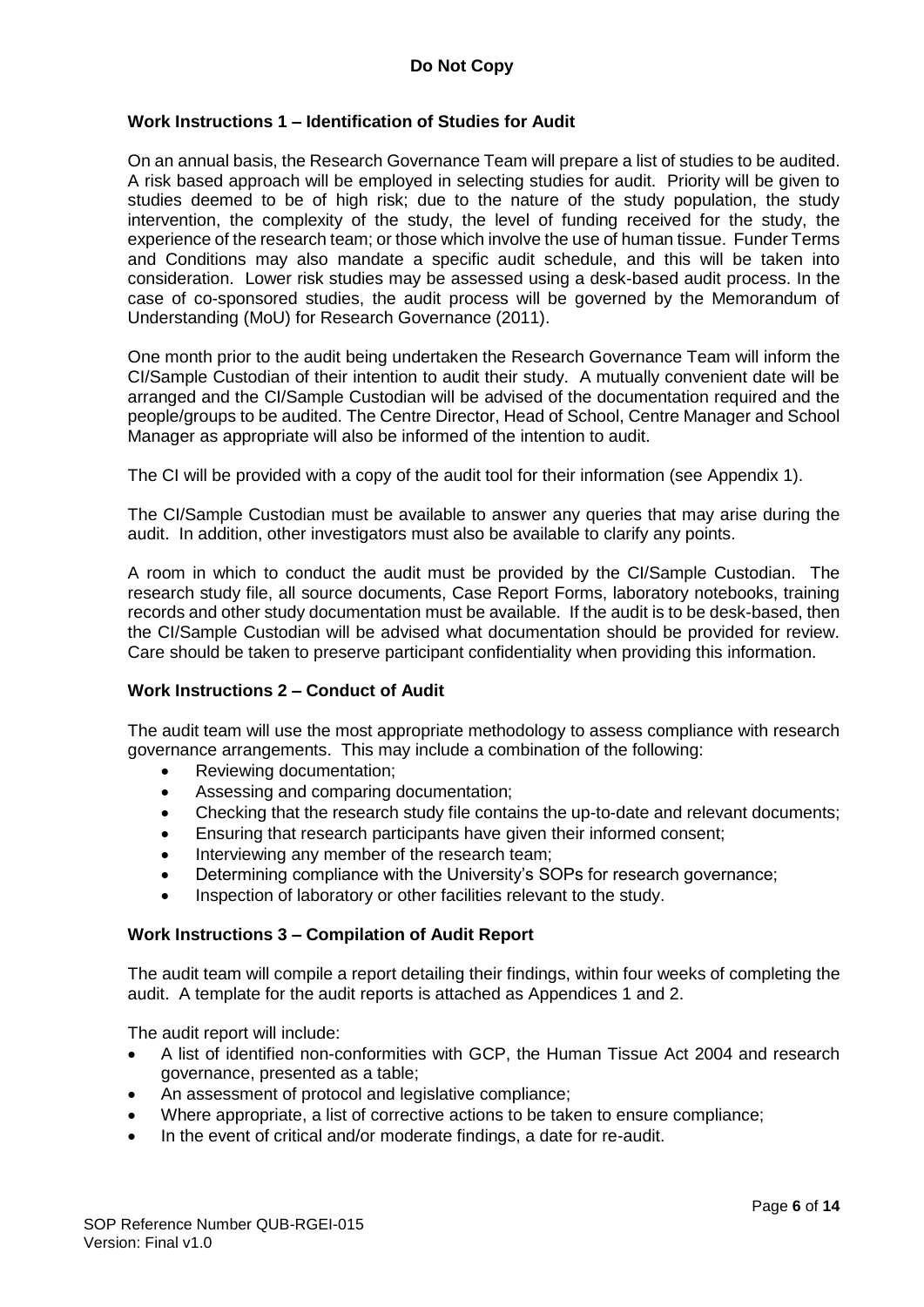The audit report will be distributed to the CI, Centre Director, Head of School, Centre Manager and School Manager as appropriate. The Trust Research Office will also be provided with the audit report as appropriate. For studies involving the use of human tissue, the Designated Individual will be provided with a copy of the audit report.

In the event that the audit has identified serious and/or persistent noncompliance on the part of an investigator/institution, the University will terminate the investigator's/ institution's participation in the study, in accordance with SOP QUB-RGEI-011 and inform the MHRA and main REC as required by law.

Where corrective actions are identified these will be discussed with the CI and a time-scale agreed within which actions must be addressed and the Research Governance Team notified. A follow-up visit may be scheduled to provide assurances that recommendations have been implemented.

In the event that corrective action(s) is/are not completed in time for the re-audit, Centre Director, Head of School or Dean of Research and Pro-Vice-Chancellor for the Faculty will be notified as appropriate. He, She, or their nominee, may deem it necessary to suspend recruitment until all actions are addressed or notify the researcher's line manager.

#### **Work Instructions 4 – Audit Close-Out**

Completion of Corrective Actions will be documented on the Audit Report. An indication will be given if a routine re-audit will be undertaken and an approximate timescale for this.

An aggregated report of audit activity and findings will be brought to the attention of the Research Governance, Ethics and Integrity Committee or Human Tissue Steering Group for their consideration and action, if required.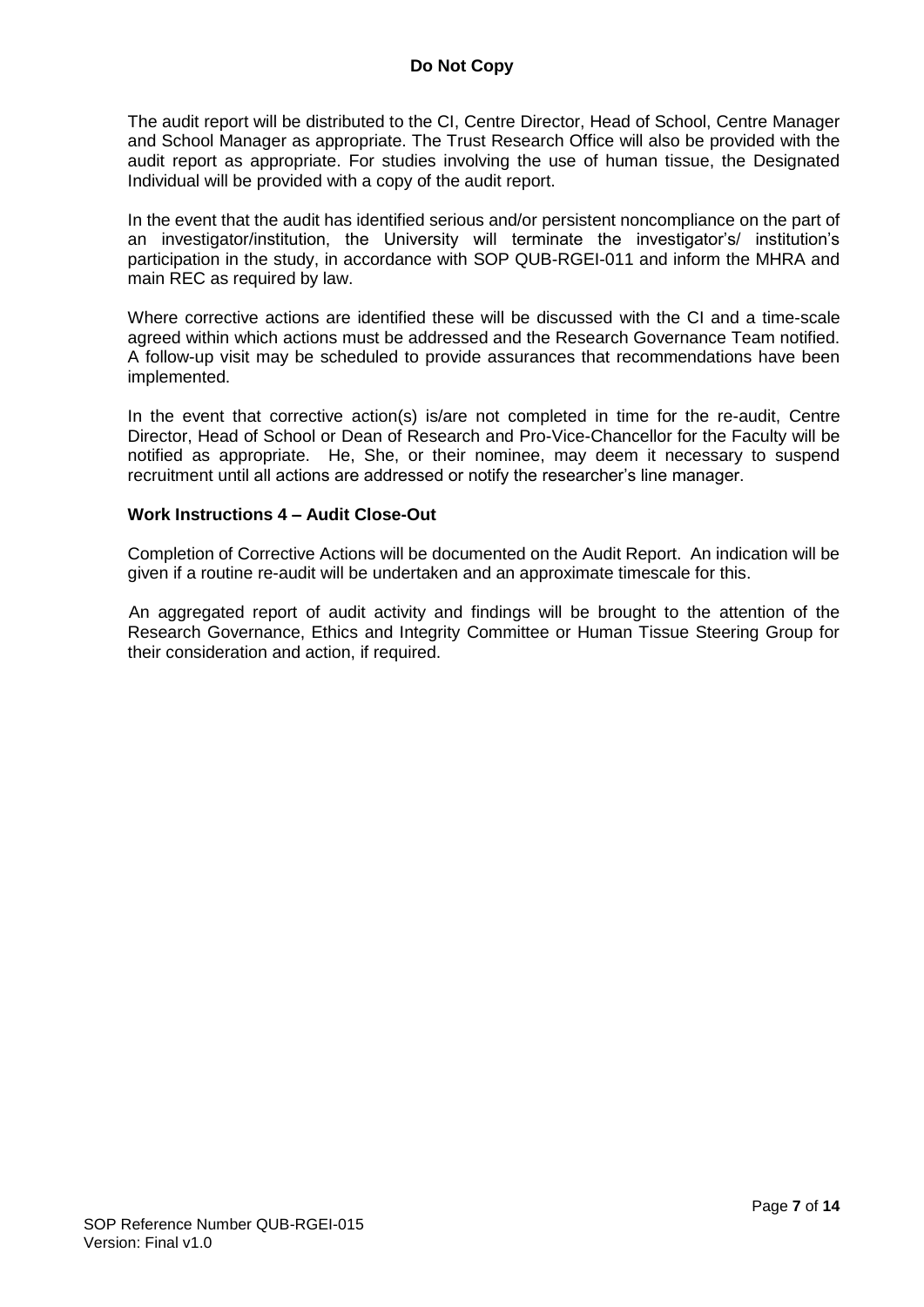#### QUB-RGEI-015 Appendix 1

# **Audit Report: Template Category B and C Studies and Human Tissue**

| <b>Research Ref No(s):</b><br>QUB:<br>REC: | <b>Research Title:</b>      |                  |                      |
|--------------------------------------------|-----------------------------|------------------|----------------------|
| <b>Chief Investigator:</b>                 | <b>Other Investigators:</b> |                  |                      |
| <b>Lead Sponsor:</b>                       | <b>Other Sponsor:</b>       |                  | <b>Funding Body:</b> |
| <b>Start Date:</b>                         |                             | <b>End Date:</b> |                      |
| <b>Audit Personnel:</b>                    | <b>Site Personnel:</b>      |                  | <b>Audit Date:</b>   |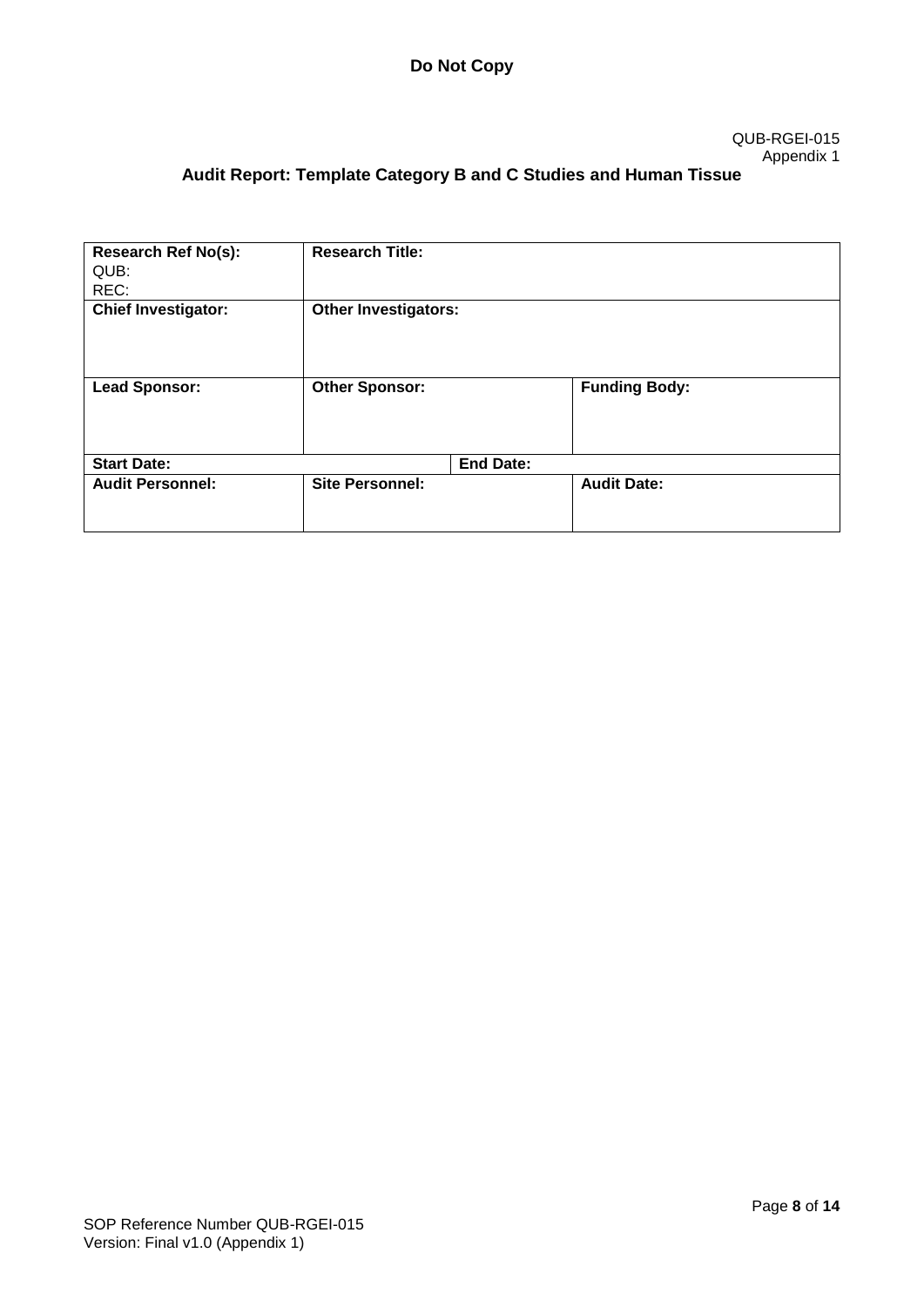#### **1. Introduction**

The purpose of this audit was to establish if the research study was compliant with the UK Framework for Health and Social Care Research (2017), the requirements of the Human Tissue Act 2004 (where the study involves human tissue) and Queen's University, Belfast Standard Operating Procedures for Research Governance.

This report documents the findings and observations made during the audit of "{*insert title}*". The findings have been categorised according to their seriousness and the actions required have been specified. Where there have been Critical or Major findings the actions must be addressed within 4 weeks from the date of this report. For minor matters, these must be addressed within 3 months.

#### **1.1 Grading Audit Findings**

**Critical**

- Where there is evidence that the safety, well-being or confidentiality of research participant has been (or has the significant potential to be) jeopardised.
- Where approval for the study has not been sought from the appropriate regulatory body and the study has commenced.
- Where the procedures being undertaken differ from those outlined the study protocol and these have not received the approval from the appropriate regulatory body.
- Where participants have either not been consented, or have given their consent without the full information being provided to them.
- Where inadequate indemnity is in place for study participants.

#### **Critical (as defined by the HTA)**

- Where there is evidence that there is a significant risk to human safety and/or dignity or a breach of the HT Act or associated Directions or
- Where there is a combination of several major shortfalls, none of which is critical on its own, but which in combination could constitute a critical shortfall.

#### **Major**

This is where the integrity of an aspect of the study has been compromised and includes:

- The CI's failure to comply with the requirements of the requiatory body.
- The principles of Good Clinical Practice have not been adhered to, e.g. providing the research participant with the information sheet, or a copy of their consent form.
- Where the University's SOPs have not been closely adhered to.

#### **Major (as defined by the HTA)**

A non-critical shortfall that:

- Poses a risk to human safety and/or dignity, or
- Indicates a failure to satisfactorily carry out procedures, or
- Indicates a breach of the HTA Code of Practices, the HT Act or other statutory guidelines
- Has the potential to become a critical shortfall
- Where the University's SOPs for human tissue have not been closely adhered to
- Where there is a combination of several minor shortfalls, none of which is critical on its own, but which in combination could constitute a major shortfall.

#### **Minor**

Findings that do not compromise the study's integrity but require attention to improve the overall quality of the study.

#### **Minor (as defined by the HTA)**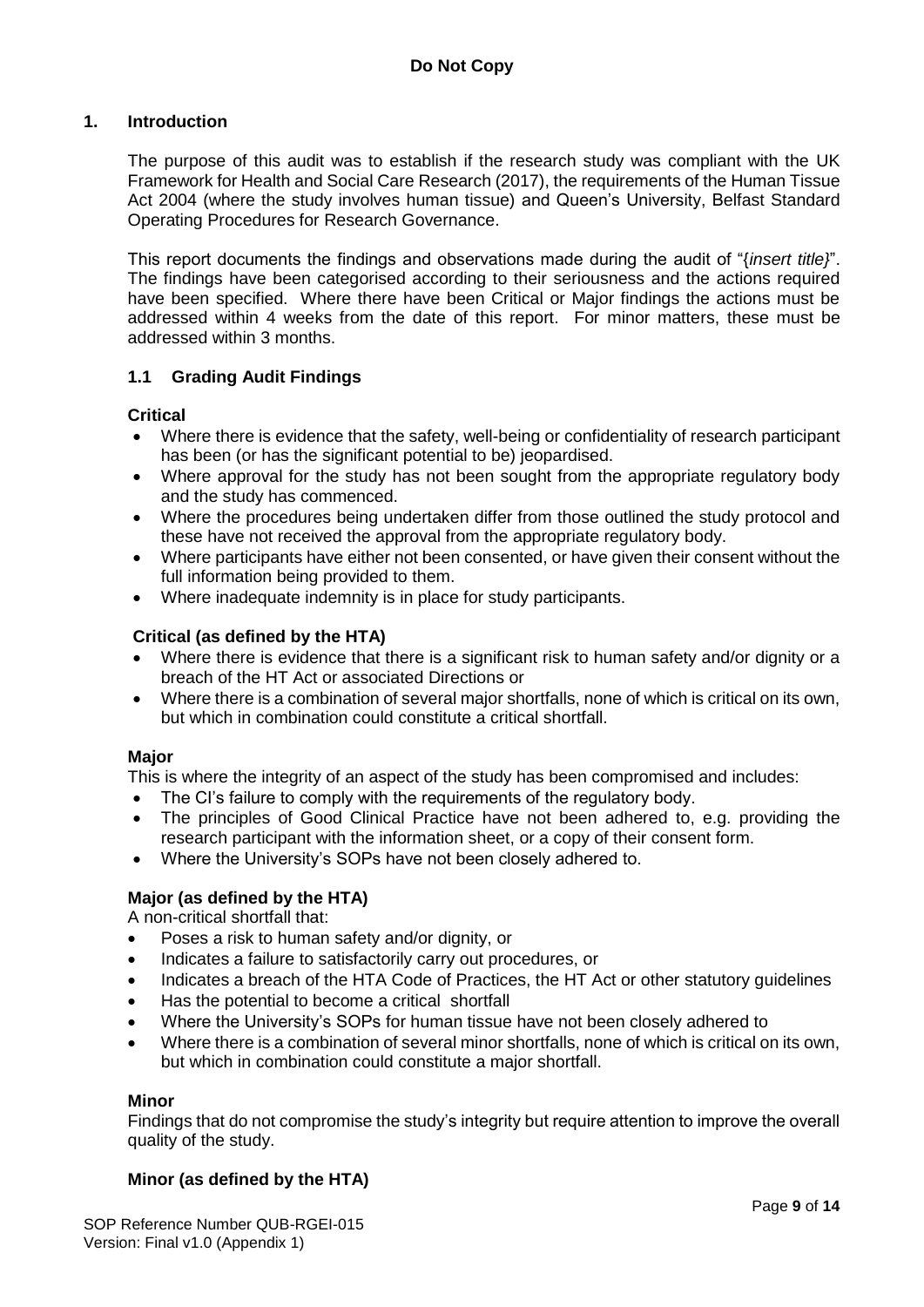A shortfall which indicates a departure from expected standards but cannot be categorised as a critical or major shortfall.

### **2. Audit Findings**

| A           | <b>Protocol and Associated documents</b>           | <b>Yes</b> | No        | N/A | <b>Comments</b> |
|-------------|----------------------------------------------------|------------|-----------|-----|-----------------|
|             | Has a Research File (RF) been                      |            |           |     |                 |
|             | prepared for the study?                            |            |           |     |                 |
|             | Is the final approved version of the               |            |           |     |                 |
|             | protocol in the RF (with version                   |            |           |     |                 |
|             | number and date)?                                  |            |           |     |                 |
|             | Is the final version of the protocol               |            |           |     |                 |
|             | signed by the CI?                                  |            |           |     |                 |
|             | Have the research protocol and/or                  |            |           |     |                 |
|             | associated documents been amended                  |            |           |     |                 |
|             | in any way since ethics approval?                  |            |           |     |                 |
|             | If yes, have the amendments been                   |            |           |     |                 |
|             | approved by the same ethics                        |            |           |     |                 |
|             | committee?                                         |            |           |     |                 |
|             | If yes, has the funding body been                  |            |           |     |                 |
|             | informed of these amendments?                      |            |           |     |                 |
|             | If yes, have the sponsor(s) been                   |            |           |     |                 |
|             | informed of these amendments?                      |            |           |     |                 |
|             | Does the protocol clearly define:                  |            |           |     |                 |
|             | Inclusion and Exclusion                            |            |           |     |                 |
|             | Criteria?                                          |            |           |     |                 |
|             | <b>Monitoring Policy?</b>                          |            |           |     |                 |
|             | Publishing Policy?                                 |            |           |     |                 |
|             | Risk Threshold?                                    |            |           |     |                 |
| B           | <b>Approvals</b>                                   | <b>Yes</b> | <b>No</b> | N/A | <b>Comments</b> |
|             | Is there a record of a favourable                  |            |           |     |                 |
|             | opinion from a Faculty/School Ethics<br>Committee? |            |           |     |                 |
|             | Is there a record of a favourable                  |            |           |     |                 |
|             | opinion from ORECNI/other REC?                     |            |           |     |                 |
|             | If the ethics committee specified any              |            |           |     |                 |
|             | amendments to the protocol                         |            |           |     |                 |
|             | (restrictions or conditions), have these           |            |           |     |                 |
|             | been carried out?                                  |            |           |     |                 |
|             | Has an annual report been sent to                  |            |           |     |                 |
|             | <b>ORECNI</b> (copied to Research                  |            |           |     |                 |
|             | Governance)?                                       |            |           |     |                 |
|             | Is there a record of a favourable ethical          |            |           |     |                 |
|             | opinion for any amendments?                        |            |           |     |                 |
|             | Is there confirmation of sponsorship               |            |           |     |                 |
|             | from the sponsoring organisation(s)?               |            |           |     |                 |
|             | Is the appropriate start certificate(s) in         |            |           |     |                 |
|             | place?                                             |            |           |     |                 |
|             | Is there evidence of indemnity for the             |            |           |     |                 |
|             | research?                                          |            |           |     |                 |
|             | Is any relevant human material being               |            |           |     |                 |
|             | collected?                                         |            |           |     |                 |
| $\mathbf c$ | <b>Research Team</b>                               | <b>Yes</b> | <b>No</b> | N/A | <b>Comments</b> |
|             | Are signed training records available              |            |           |     |                 |
|             | for each Investigator?                             |            |           |     |                 |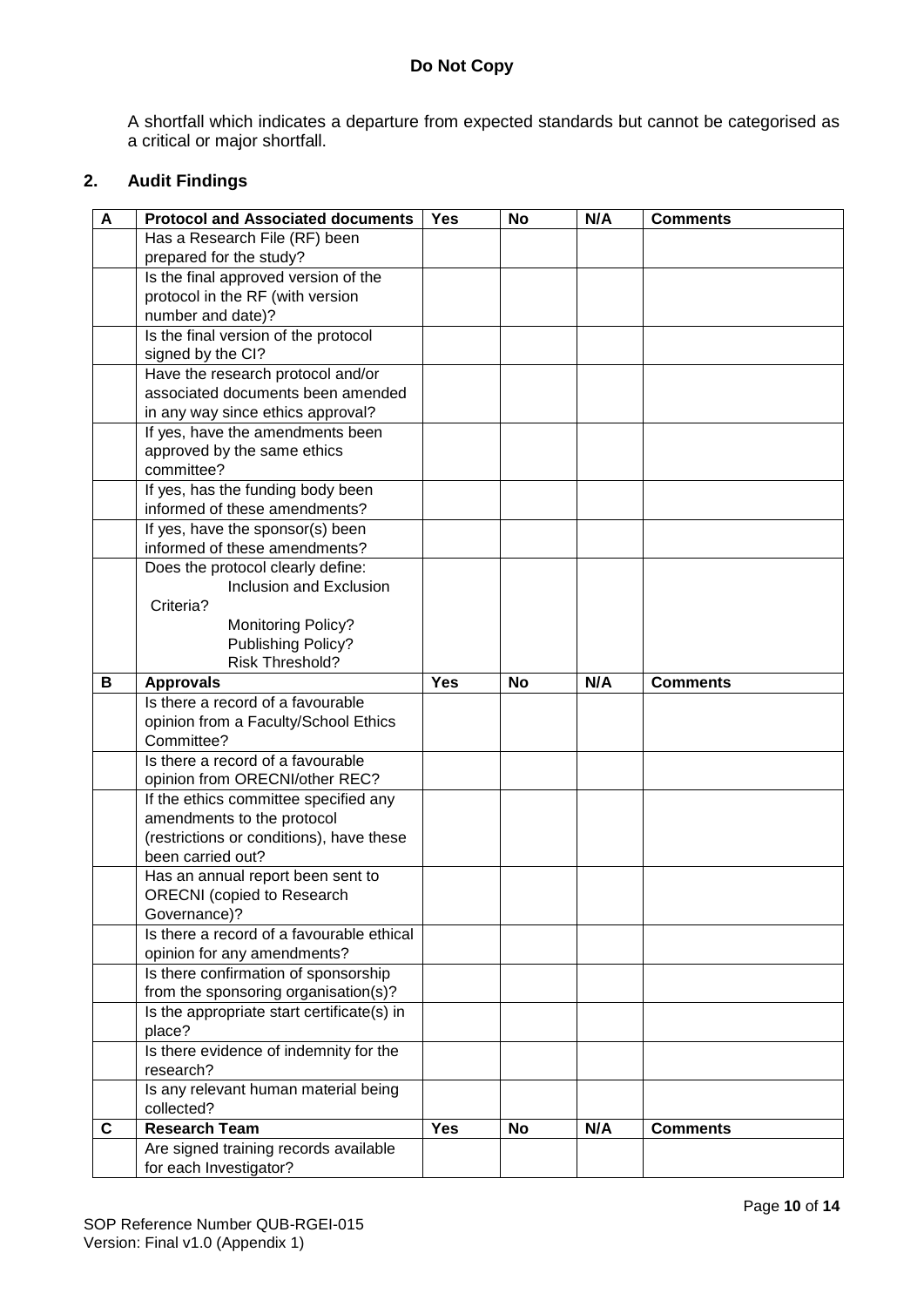|   | Is there evidence of Human Tissue Act            |            |           |     |                 |
|---|--------------------------------------------------|------------|-----------|-----|-----------------|
|   | Training for all researchers?                    |            |           |     |                 |
|   | Have the researchers received Health             |            |           |     |                 |
|   | and Safety training/guidance?                    |            |           |     |                 |
|   | If research involves clients that 'have a        |            |           |     |                 |
|   | direct bearing on the quality of care'           |            |           |     |                 |
|   | does the researcher hold a Trust                 |            |           |     |                 |
|   | employment contract, or Trust                    |            |           |     |                 |
|   | honorary contract?                               |            |           |     |                 |
|   | Are Protocols/Guidelines or Standard             |            |           |     |                 |
|   | Operating Procedures available for the           |            |           |     |                 |
|   | research?                                        |            |           |     |                 |
|   | Have these been signed off by the CI?            |            |           |     |                 |
|   |                                                  |            |           |     |                 |
|   | Are these SOPs fit for purpose and in            |            |           |     |                 |
|   | line with the University's SOPs?                 |            |           |     |                 |
|   | Are the SOPs fit for purpose and in line         |            |           |     |                 |
|   | with the University's HTA SOPs?                  |            |           |     |                 |
|   | Is there a signed training log in place?         |            |           |     |                 |
|   | Is there a current and effective study           |            |           |     |                 |
|   | delegation log?                                  |            |           |     |                 |
| D | <b>Adverse Events</b>                            | <b>Yes</b> | <b>No</b> | N/A | <b>Comments</b> |
|   | Have there been any                              |            |           |     |                 |
|   | accidents/incidents/adverse events               |            |           |     |                 |
|   | since the research commenced?                    |            |           |     |                 |
|   | Is there a record of these                       |            |           |     |                 |
|   | accidents/incidents/adverse events?              |            |           |     |                 |
|   | If yes, have the following been                  |            |           |     |                 |
|   | notified?                                        |            |           |     |                 |
|   | University                                       |            |           |     |                 |
|   | Trust                                            |            |           |     |                 |
|   | <b>Funding Body</b>                              |            |           |     |                 |
|   | Person Designated                                |            |           |     |                 |
|   | Designated Individual                            |            |           |     |                 |
|   |                                                  |            |           |     |                 |
|   | Are these outlined in the Annual                 |            |           |     |                 |
|   | Progress Report to the REC (copied to            |            |           |     |                 |
|   | Research Governance)?                            |            |           |     |                 |
| Е | <b>Participants</b>                              | <b>Yes</b> | <b>No</b> | N/A | <b>Comments</b> |
|   | Is there a full record of all research           |            |           |     |                 |
|   | participants (clients, staff or healthy          |            |           |     |                 |
|   | volunteers)?                                     |            |           |     |                 |
|   | Is there a full record of all research           |            |           |     |                 |
|   | participants written informed consent            |            |           |     |                 |
|   | and/or where appropriate written carer           |            |           |     |                 |
|   | consent/assent?                                  |            |           |     |                 |
|   | Are all signed consent forms on                  |            |           |     |                 |
|   | headed paper with the correct version            |            |           |     |                 |
|   | number?                                          |            |           |     |                 |
|   | Are the consent forms stored                     |            |           |     |                 |
|   | securely?                                        |            |           |     |                 |
|   | Have any complaints been received                |            |           |     |                 |
|   | from the participants regarding the<br>research? |            |           |     |                 |
|   |                                                  |            |           |     |                 |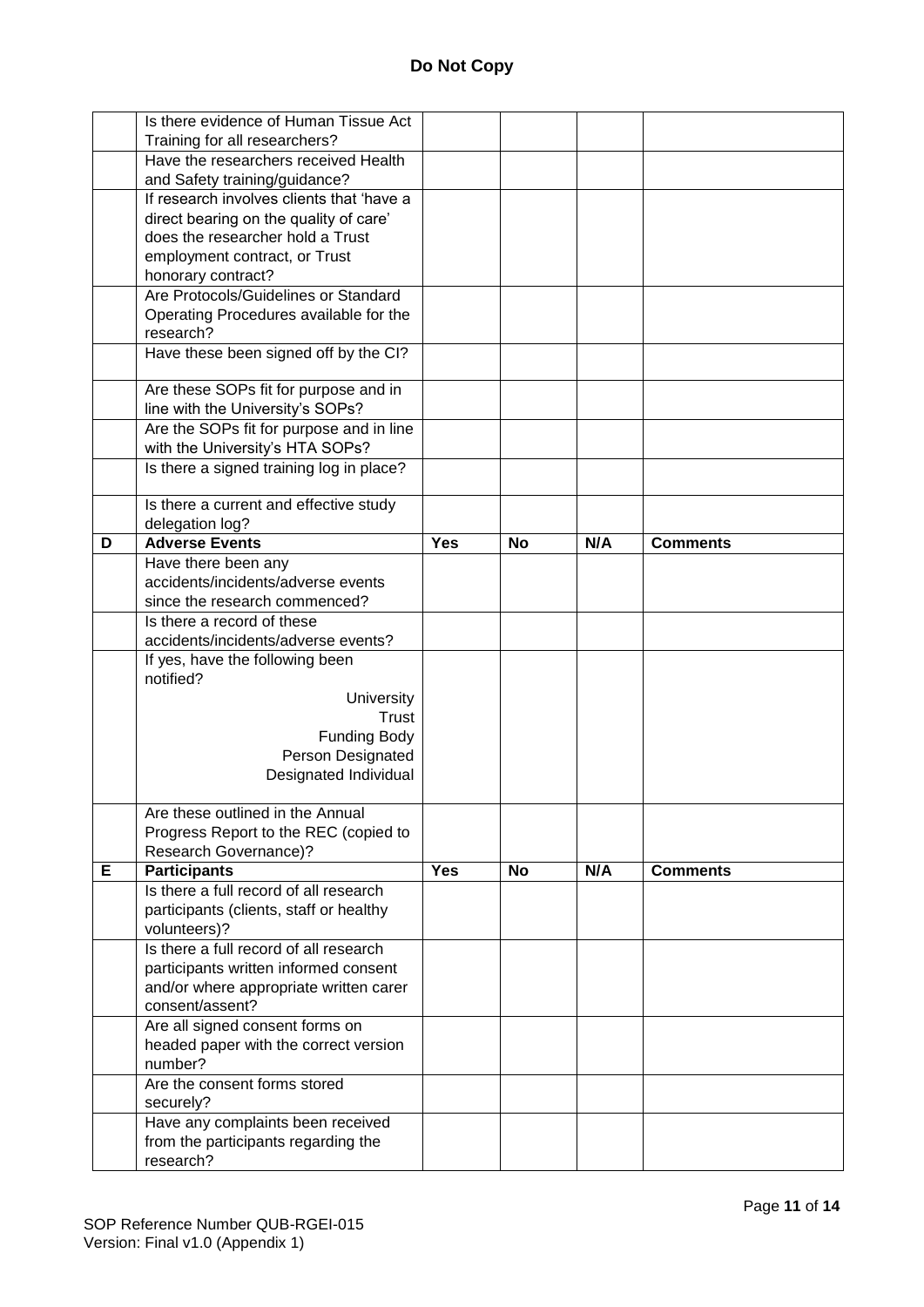|   | Do all recruits fall within the inclusion                               |            |           |     |                 |
|---|-------------------------------------------------------------------------|------------|-----------|-----|-----------------|
|   | criteria?                                                               |            |           |     |                 |
| F | <b>Human Tissue Samples</b>                                             | <b>Yes</b> | No        | N/A | <b>Comments</b> |
|   | Are the human tissue samples logged                                     |            |           |     |                 |
|   | on the QOL Human Tissue Register?                                       |            |           |     |                 |
|   | Are the human tissue samples stored                                     |            |           |     |                 |
|   | in appropriate conditions?                                              |            |           |     |                 |
|   | Are the human tissue samples labelled<br>appropriately?                 |            |           |     |                 |
|   | Are records maintained or sample                                        |            |           |     |                 |
|   | storage, use and disposal?                                              |            |           |     |                 |
|   | Are Material Transfer Agreements                                        |            |           |     |                 |
|   | and/or Authority to Import forms in                                     |            |           |     |                 |
|   | place?                                                                  |            |           |     |                 |
|   | Does the CI intend to retain the tissue<br>samples for future research? |            |           |     |                 |
|   | Has consent for use of the samples in                                   |            |           |     |                 |
|   | future research been sought?                                            |            |           |     |                 |
| G | <b>Data Collection and Storage</b>                                      | <b>Yes</b> | <b>No</b> | N/A | <b>Comments</b> |
|   | Are laboratory notebooks available and                                  |            |           |     |                 |
|   | appropriate?<br>Are paper records being stored in a                     |            |           |     |                 |
|   | locked filing cabinet?                                                  |            |           |     |                 |
|   | Are electronic files on a password                                      |            |           |     |                 |
|   | protected computer?                                                     |            |           |     |                 |
|   | Is there an electronic backup system?                                   |            |           |     |                 |
| н | <b>Study Completion</b>                                                 | <b>Yes</b> | <b>No</b> | N/A | <b>Comments</b> |
|   | Were recruitment targets met?                                           |            |           |     |                 |
|   | Has effort been made to disseminate                                     |            |           |     |                 |
|   | the research findings to the research                                   |            |           |     |                 |
|   | participants?                                                           |            |           |     |                 |
|   | Has effort been made (or is planned)                                    |            |           |     |                 |
|   | to publish research findings in                                         |            |           |     |                 |
|   | professional and where appropriate in                                   |            |           |     |                 |
|   | peer reviewed journals?                                                 |            |           |     |                 |
|   | Have all queries raised through                                         |            |           |     |                 |
|   | monitoring or audit been resolved?                                      |            |           |     |                 |
|   | Have the Ethics Committee, Sponsors,                                    |            |           |     |                 |
|   | and Funders, as appropriate, been<br>informed of the study completion?  |            |           |     |                 |
|   | Has a final report been submitted to                                    |            |           |     |                 |
|   | the Data Monitoring Committee and/or                                    |            |           |     |                 |
|   | other relevant Committee(s)?                                            |            |           |     |                 |
|   | Have arrangements been made for                                         |            |           |     |                 |
|   | appropriate archiving?                                                  |            |           |     |                 |
|   | <b>Funding</b>                                                          | <b>Yes</b> | <b>No</b> | N/A | <b>Comments</b> |
|   | Has the Research Contracts Office                                       |            |           |     |                 |
|   | approved all agreements/contracts                                       |            |           |     |                 |
|   | with external funders?                                                  |            |           |     |                 |
|   | Is the Chief Investigator taking                                        |            |           |     |                 |
|   | responsibility to ensure the project is                                 |            |           |     |                 |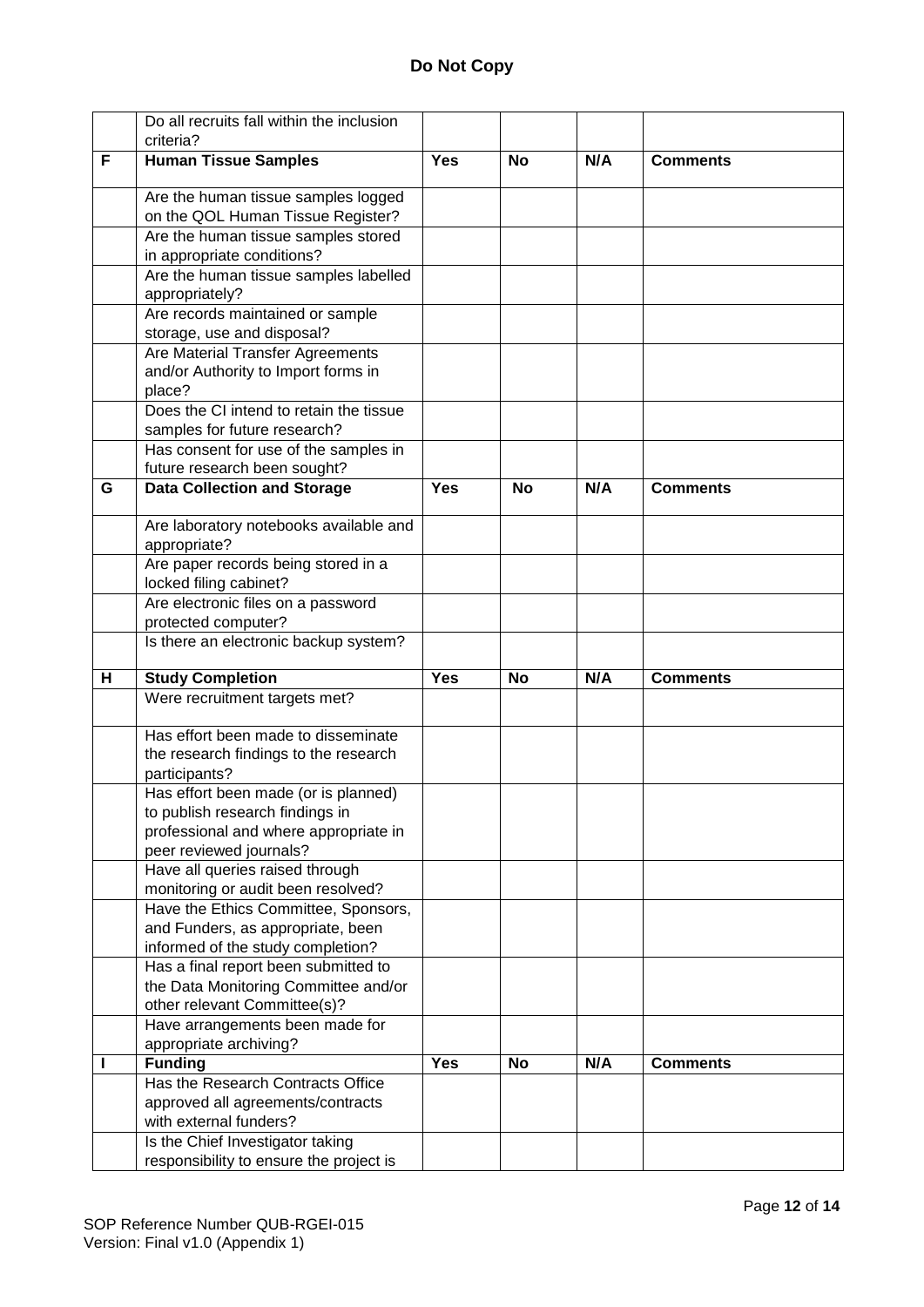| conducted according to strict financial<br>probity?                                                                                                               |  |  |
|-------------------------------------------------------------------------------------------------------------------------------------------------------------------|--|--|
| Are there agreements covering IPR<br>with any 3rd party<br>researchers/organisations?                                                                             |  |  |
| Have these been approved through the<br>appropriate channels (eg Research<br>Cotnracts, a Trust Finance Dept or by<br>the original Research Management<br>System? |  |  |
| Is the research recorded on the<br>Insurance database?                                                                                                            |  |  |
| Are all contracts signed off<br>appropriately and in a timely manner?                                                                                             |  |  |

#### **Human Tissue Sample Review (random selection)**

| <b>Sample</b><br>ID | <b>Sample</b><br><b>Type</b> | Logged on<br><b>QOL Tissue</b><br><b>Register</b> | <b>Consent</b><br><b>Available</b> | Labelling<br>Appropriate | <b>Storage</b><br>Appropriate | <b>Comments</b> |
|---------------------|------------------------------|---------------------------------------------------|------------------------------------|--------------------------|-------------------------------|-----------------|
|                     |                              |                                                   |                                    |                          |                               |                 |
|                     |                              |                                                   |                                    |                          |                               |                 |
|                     |                              |                                                   |                                    |                          |                               |                 |
|                     |                              |                                                   |                                    |                          |                               |                 |
|                     |                              |                                                   |                                    |                          |                               |                 |
|                     |                              |                                                   |                                    |                          |                               |                 |

|                                | <b>ADDITIONAL COMMENTS</b> |
|--------------------------------|----------------------------|
| For example:                   |                            |
| <b>Study documentation</b>     |                            |
| <b>Serious Adverse Event</b>   | <b>FINDING:</b>            |
|                                |                            |
|                                | <b>FINDING:</b>            |
| <b>Annual Progress Reports</b> |                            |
|                                | <b>FINDING:</b>            |
| <b>Sample Labelling</b>        |                            |
|                                | Page 13 of 14              |